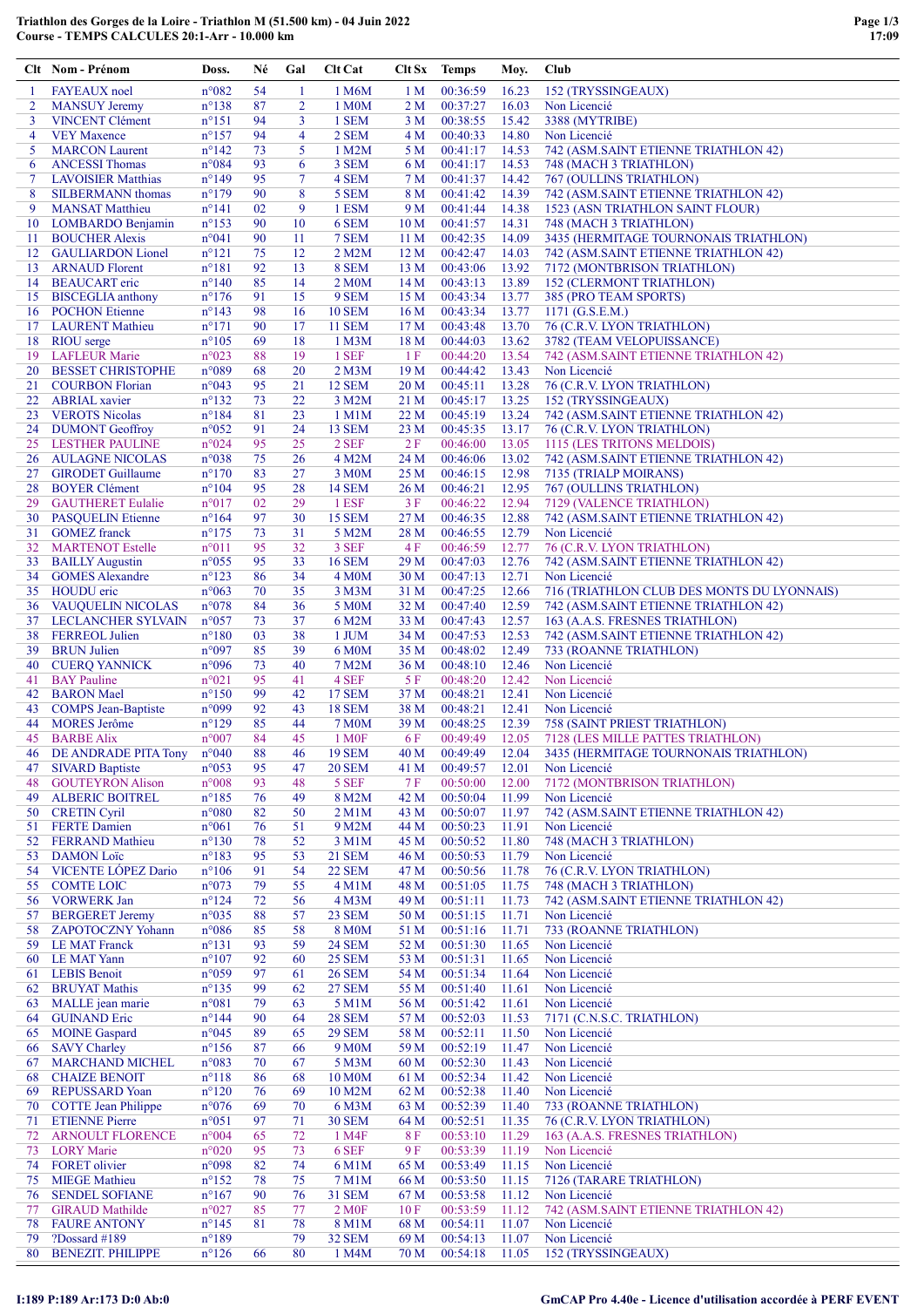|          | Clt Nom - Prénom                                    | Doss.                             | Né       | Gal            | Clt Cat                              | Clt Sx                    | Temps                | Moy.           | Club                                                      |
|----------|-----------------------------------------------------|-----------------------------------|----------|----------------|--------------------------------------|---------------------------|----------------------|----------------|-----------------------------------------------------------|
| 81       | <b>D'ALIGNY Alexandre</b>                           | $n^{\circ}068$                    | 94       | 81             | 33 SEM                               | 71 M                      | 00:54:34             | 11.00          | Non Licencié                                              |
| 82       | <b>LEONARD Alexander</b>                            | $n^{\circ}125$                    | 94       | 82             | <b>34 SEM</b>                        | 72 M                      | 00:54:47             | 10.96          | Non Licencié                                              |
| 83       | <b>FERT Anton</b>                                   | $n^{\circ}100$                    | 90       | 83             | <b>35 SEM</b>                        | 73 M                      | 00:54:52             | 10.94          | 9112 (MASSILIA TRIATHLON)                                 |
| 84       | <b>CALLENS</b> arthur                               | $n^{\circ}127$                    | 94       | 84             | <b>36 SEM</b>                        | 74 M                      | 00:55:00             | 10.91          | Non Licencié                                              |
| 85<br>86 | <b>BIGOT</b> Laurine<br>PHILIPPE pierre eric        | n°026<br>$n^{\circ}161$           | 99<br>75 | 85<br>86       | 7 SEF<br>11 M2M                      | 11F<br>75 M               | 00:55:15<br>00:55:16 | 10.86<br>10.86 | 311 (ASPTT 36 SPORT NATURE)<br>Non Licencié               |
| 87       | <b>TERRADE</b> Louis-Pierre                         | n°058                             | 93       | 87             | <b>37 SEM</b>                        | 76 M                      | 00:55:17             | 10.86          | Non Licencié                                              |
| 88       | <b>NAVARRO</b> Jordan                               | $n^{\circ}103$                    | 82       | 88             | 9 M1M                                | 77 M                      | 00:55:21             | 10.84          | Non Licencié                                              |
| 89       | <b>POTHIER Alexis</b>                               | $n^{\circ}174$                    | 84       | 89             | 11 M0M                               | 78 M                      | 00:55:31             | 10.81          | 7124 (COMITE SPORTIF DU LAC DES SAPINS)                   |
| 90       | <b>PERRIER Michel</b>                               | $n^{\circ}158$                    | 62       | 90             | 1 M5M                                | 79 M                      | 00:55:43             | 10.77          | 7129 (VALENCE TRIATHLON)                                  |
| 91       | LANA paul                                           | $n^{\circ}113$                    | 80       | 91             | 10 M1M                               | 80 M                      | 00:55:47             | 10.76          | Non Licencié                                              |
| 92       | <b>JACQUEMOND Antoine</b>                           | n°071                             | 72       | 92             | 7 M3M                                | 81 M                      | 00:56:21             | 10.65          | Non Licencié                                              |
| 93       | <b>CLEMENT</b> Camille                              | n°092                             | 84       | 93             | 12 M <sub>0</sub> M                  | 82 M                      | 00:56:37             | 10.60          | Non Licencié                                              |
| 94<br>95 | <b>MATTONI</b> Nicolas<br><b>TONON Alberto</b>      | $n^{\circ}172$<br>$n^{\circ}137$  | 81<br>88 | 94<br>95       | 11 M1M<br><b>38 SEM</b>              | 83 M<br>84 M              | 00:56:51<br>00:56:54 | 10.56<br>10.55 | 733 (ROANNE TRIATHLON)<br>Non Licencié                    |
| 96       | <b>MACHADO Thales</b>                               | $n^{\circ}110$                    | 92       | 96             | <b>39 SEM</b>                        | 85 M                      | 00:57:06             | 10.51          | Non Licencié                                              |
| 97       | VILAPLANA Rémi                                      | n°094                             | 79       | 97             | 12 M1M                               | 86 M                      | 00:57:18             | 10.47          | Non Licencié                                              |
| 98       | PETITPIERRE EDOUARD                                 | $n^{\circ}072$                    | 97       | 98             | <b>40 SEM</b>                        | 87 M                      | 00:57:19             | 10.47          | Non Licencié                                              |
| 99       | <b>MENGOUA Calixte</b>                              | $n^{\circ}122$                    | 84       | 99             | 13 M <sub>0</sub> M                  | 88 M                      | 00:57:28             | 10.44          | Non Licencié                                              |
|          | 100 DOURS Claude                                    | $n^{\circ}159$                    | 61       | 100            | 2 M <sub>5</sub> M                   | 89 M                      | 00:57:40             | 10.40          | 7129 (VALENCE TRIATHLON)                                  |
|          | 101 CARTHE DOMINIQUE                                | n°048                             | 69       | 101            | 8 M3M                                | 90 M                      | 00:57:43             | 10.40          | 733 (ROANNE TRIATHLON)                                    |
|          | 102 BREUIL Sébastien                                | n°070                             | 76<br>95 | 102<br>103     | 12 M2M                               | 91 M                      | 00:58:17<br>00:58:24 | 10.30<br>10.28 | Non Licencié<br>Non Licencié                              |
|          | 103 BRUNEL Robin<br>104 PETIOT SABINE               | $n^{\circ}$ 134<br>$n^{\circ}010$ | 80       | 104            | 41 SEM<br>$1$ M $1$ F                | 92 M<br>12F               | 00:58:40             | 10.23          | 7148 (AIX SAVOIE TRIATHLON)                               |
|          | 105 ROMAIN Marine                                   | n°009                             | 94       | 105            | 8 SEF                                | 13 F                      | 00:58:50             | 10.20          | Non Licencié                                              |
|          | 106 VERINGMEIER WERNER                              | $n^{\circ}075$                    | 68       | 106            | 9 <sub>M3M</sub>                     | 93 M                      | 00:58:55             | 10.19          | 76 (C.R.V. LYON TRIATHLON)                                |
|          | 107 PIN HERVE                                       | $n^{\circ}139$                    | 71       | 107            | 10 M3M                               | 94 M                      | 00:59:10             | 10.14          | Non Licencié                                              |
|          | 108 MÉTAIS Maxime                                   | n°077                             | 92       | 108            | 42 SEM                               | 95 M                      | 00:59:15             | 10.13          | Non Licencié                                              |
|          | 109 MENDEZ Sylvain                                  | $n^{\circ}155$                    | 78       | 109            | 13 M1M                               | 96 M                      | 00:59:17             | 10.12          | Non Licencié                                              |
|          | 110 PERARD pierre                                   | $n^{\circ}101$                    | 75       | <b>110</b>     | 13 M2M                               | 97 M                      | 00:59:22             | 10.11          | Non Licencié                                              |
|          | 111 PELLICER Pierre                                 | $n^{\circ}178$                    | 78       | 111            | 14 M1M                               | 98 M                      | 00:59:29             | 10.09          | Non Licencié                                              |
|          | 112 RISSOAN ALAIN<br>113 JAQUIN Mathieu             | n°074<br>$n^{\circ}102$           | 67<br>83 | 112<br>113     | 2 M4M<br>14 M <sub>0</sub> M         | 99 M<br>100 M             | 00:59:40<br>00:59:55 | 10.06<br>10.01 | 748 (MACH 3 TRIATHLON)<br>758 (SAINT PRIEST TRIATHLON)    |
|          | 114 FRAISSENON Andre                                | $n^{\circ}067$                    | 60       | 114            | 3 M <sub>5</sub> M                   | 101 <sub>M</sub>          | 01:00:00             | 10.00          | 742 (ASM.SAINT ETIENNE TRIATHLON 42)                      |
|          | 115 BOUCHET Benjamin                                | $n^{\circ}062$                    | 88       | 115            | 43 SEM                               | 102 M                     | 01:00:15             | 9.96           | Non Licencié                                              |
|          | 116 EL KHOURY Pascal                                | $n^{\circ}117$                    | 92       | <sup>116</sup> | <b>44 SEM</b>                        | 103 M                     | 01:00:28             | 9.92           | Non Licencié                                              |
|          | 117 TAVERNIER Grégoire                              | $n^{\circ}187$                    | 98       | 117            | 45 SEM                               | 104 M                     | 01:00:42             | 9.89           | Non Licencié                                              |
|          | 118 MIORIN David                                    | $n^{\circ}163$                    | 91       | 118            | <b>46 SEM</b>                        | 105 M                     | 01:00:46             | 9.87           | Non Licencié                                              |
|          | 119 COTTE Thierry                                   | n°093                             | 67       | 119            | 3 M4M                                | 106 <sub>M</sub>          | 01:00:49             | 9.87           | Non Licencié                                              |
|          | 120 GOUTHERAUD Jeremie                              | $n^{\circ}065$                    | 86       | 120            | 15 M <sub>0</sub> M                  | 107 <sub>M</sub>          | 01:00:52             | 9.86           | Non Licencié                                              |
|          | 121 GONZALEZ lucia                                  | $n^{\circ}016$                    | 94<br>74 | 121<br>122     | 9 SEF                                | 14F                       | 01:01:00<br>01:01:04 | 9.84<br>9.83   | Non Licencié<br>Non Licencié                              |
|          | 122 CHENEVIER FRANCK<br>123 FRANCOIS Felicien       | n°090<br>n°091                    | 87       | 123            | 14 M2M<br>16 M <sub>0</sub> M        | 108 <sub>M</sub><br>109 M | 01:01:23             | 9.78           | 753 (E.F.S. RHONE ALPES TRIATHLON)                        |
|          | 124 LAVAL Yves                                      | $n^{\circ}188$                    | 50       | 124            | 1 M7M                                | 110 <sub>M</sub>          | 01:01:33             | 9.75           | <b>ATOUTSPORT St Jean Bonnefonds</b>                      |
|          | 125 LEMARQUAND Yann                                 | n°087                             | 91       | 125            | 47 SEM                               | 111 M                     | 01:01:50             | 9.71           | 714 (LES ALLIGATORS ANNECY TRIATHLON)                     |
|          | 126 CAZAL Chloe                                     | $n^{\circ}013$                    | 94       | 126            | <b>10 SEF</b>                        | 15 F                      | 01:01:56             | 9.69           | 742 (ASM.SAINT ETIENNE TRIATHLON 42)                      |
|          | 127 MATHIAS BEJON                                   | n°044                             | 77       | 127            | 15 M2M                               | 112 M                     | 01:02:18             | 9.63           | Non Licencié                                              |
|          | 128 DUPIN Alban                                     | $n^{\circ}108$                    | 76       | 128            | 16 M2M                               | 113M                      | 01:02:22             | 9.62           | Non Licencié                                              |
|          | 129 KHADRAOUI Katy<br>130 NOYON CYRIL               | n°014                             | 74       | 129            | 1 M <sub>2</sub> F                   | 16F                       | 01:02:31             | 9.60           | 733 (ROANNE TRIATHLON)<br>Non Licencié                    |
|          | 131 LÉONARD Emmanuel                                | n°056<br>$n^{\circ}154$           | 79<br>62 | 130<br>131     | 15 M1M<br>4 M5M                      | 114M<br>115M              | 01:02:36<br>01:02:37 | 9.59<br>9.58   | 1138 (AS VILLENEUVE TRIATHLON)                            |
|          | 132 POINSOT Pierre                                  | n°029                             | 93       | 132            | 48 SEM                               | 116M                      | 01:02:40             | 9.58           | Non Licencié                                              |
|          | 133 ALLAMAND Léon                                   | n°030                             | 92       | 133            | <b>49 SEM</b>                        | 117 <sub>M</sub>          | 01:02:53             | 9.54           | Non Licencié                                              |
|          | 134 BOULLOUD Patrice                                | $n^{\circ}182$                    | 77       | 134            | 17 M2M                               | 118 M                     | 01:03:27             | 9.46           | Non Licencié                                              |
|          | 135 LOQUES Pierre                                   | $n^{\circ}168$                    | 80       | 135            | 16 M1M                               | 119 <sub>M</sub>          | 01:03:43             | 9.42           | 748 (MACH 3 TRIATHLON)                                    |
|          | 136 BECK Normann                                    | n°034                             | 90       | 136            | <b>50 SEM</b>                        | 120 M                     | 01:03:56             | 9.39           | Non Licencié                                              |
|          | 137 DELORME Philippe                                | $n^{\circ}050$                    | 65       | 137            | 4 M4M                                | 121 <sub>M</sub>          | 01:04:15             | 9.34           | 716 (TRIATHLON CLUB DES MONTS DU LYONNAIS)                |
|          | 138 MOREL Solenne<br>139 BERAUDSUDREAU Claude n°136 | n°003                             | 96       | 138            | <b>11 SEF</b>                        | 17F                       | 01:04:17             | 9.34           | Non Licencié                                              |
|          | 140 VOLLERIN pascale                                | n°018                             | 74<br>67 | 139<br>140     | 18 M2M<br>2 M4F                      | 122 M<br>18F              | 01:05:01<br>01:05:05 | 9.23<br>9.22   | Non Licencié<br>Non Licencié                              |
|          | 141 DORAT MAXIME                                    | $n^{\circ}133$                    | 89       | 141            | <b>51 SEM</b>                        | 123 M                     | 01:05:51             | 9.11           | Non Licencié                                              |
|          | 142 KIRBY Estelle                                   | n°012                             | 78       | 142            | $2$ M <sub>1</sub> $F$               | 19F                       | 01:05:52             | 9.11           | 7129 (VALENCE TRIATHLON)                                  |
|          | 143 GAGNIERE Eva                                    | n°005                             | 02       | 143            | 2 ESF                                | 20F                       | 01:07:05             | 8.95           | Non Licencié                                              |
|          | 144 GRAYEL jerome                                   | $n^{\circ}162$                    | 66       | 144            | 5 M4M                                | 124M                      | 01:07:21             | 8.91           | Non Licencié                                              |
|          | 145 MORELL arnaud                                   | n°033                             | 84       | 145            | 17 M <sub>0</sub> M                  | 125 <sub>M</sub>          | 01:07:28             | 8.89           | Non Licencié                                              |
|          | 146 JURKOVIC Jakub                                  | $n^{\circ}$ 146                   | 94       | 146            | <b>52 SEM</b>                        | 126 M                     | 01:07:34             | 8.88           | Slovenska triatlonova unia                                |
|          | 147 BEAUMEL Bruno                                   | n°028                             | 82       | 147            | 17 M1M                               | 127 M                     | 01:07:37             | 8.87           | Non Licencié                                              |
|          | 148 DEVAUX Julian                                   | n°085                             | 84<br>88 | 148            | 18 M <sub>0</sub> M                  | 128 M                     | 01:07:54             | 8.84           | Non Licencié                                              |
|          | 149 MAGOT Carole<br>150 BERTRAND Jules              | $n^{\circ}001$<br>n°032           | 98       | 149<br>150     | <b>12 SEF</b><br><b>53 SEM</b>       | 21F<br>129 M              | 01:08:17<br>01:08:17 | 8.79<br>8.79   | 1137 (ATHLETIC CLUB BOULOGNE BILLANCOURT)<br>Non Licencié |
|          | 151 GURVIEZ Axel                                    | n°037                             | 89       | 151            | <b>54 SEM</b>                        | 130 M                     | 01:08:26             | 8.77           | Non Licencié                                              |
|          | 152 PEYRET Maxime                                   | $n^{\circ}112$                    | 95       | 152            | <b>55 SEM</b>                        | 131 M                     | 01:08:42             | 8.73           | Non Licencié                                              |
|          | <b>153 ANTOINE RAPHAEL</b>                          | $n^{\circ}116$                    | 68       | 153            | 11 M3M                               | 132 M                     | 01:08:45             | 8.73           | 7135 (TRIALP MOIRANS)                                     |
|          | 154 VIAL Francois                                   | $n^{\circ}186$                    | 79       | 154            | 18 M1M                               | 133 M                     | 01:08:54             | 8.71           | Non Licencié                                              |
|          | 155 MEUTHEN Johannes                                | $n^{\circ}115$                    | 93       | 155            | <b>56 SEM</b>                        | 134 M                     | 01:09:03             | 8.69           | Non Licencié                                              |
|          | 156 MARCONNET Alain                                 | $n^{\circ}109$                    | 69       | 156            | 12 M3M                               | 135 M                     | 01:09:05             | 8.69           | 152 (TRYSSINGEAUX)                                        |
|          | 157 BAGORY Damien<br>158 FRIES Maxime               | $n^{\circ}036$                    | 88<br>92 | 157<br>158     | <b>57 SEM</b>                        | 136M                      | 01:09:19<br>01:11:32 | 8.66           | Non Licencié<br>Non Licencié                              |
|          | <b>159 QUESTIER NICOLAS</b>                         | $n^{\circ}165$<br>$n^{\circ}128$  | 85       | 159            | <b>58 SEM</b><br>19 M <sub>0</sub> M | 137 M<br>138 M            | 01:13:11             | 8.39<br>8.20   | 7136 (TRI 7 PRIVAS TRIATHLON)                             |
|          | 160 CHARPIN Augustin                                | $n^{\circ}173$                    | 95       | 160            | <b>59 SEM</b>                        | 139 M                     | 01:13:27             | 8.17           | 7124 (COMITE SPORTIF DU LAC DES SAPINS)                   |

Triathlon des Gorges de la Loire - Triathlon M (51.500 km) - 04 Juin 2022 Course - TEMPS CALCULES 20:1-Arr - 10.000 km